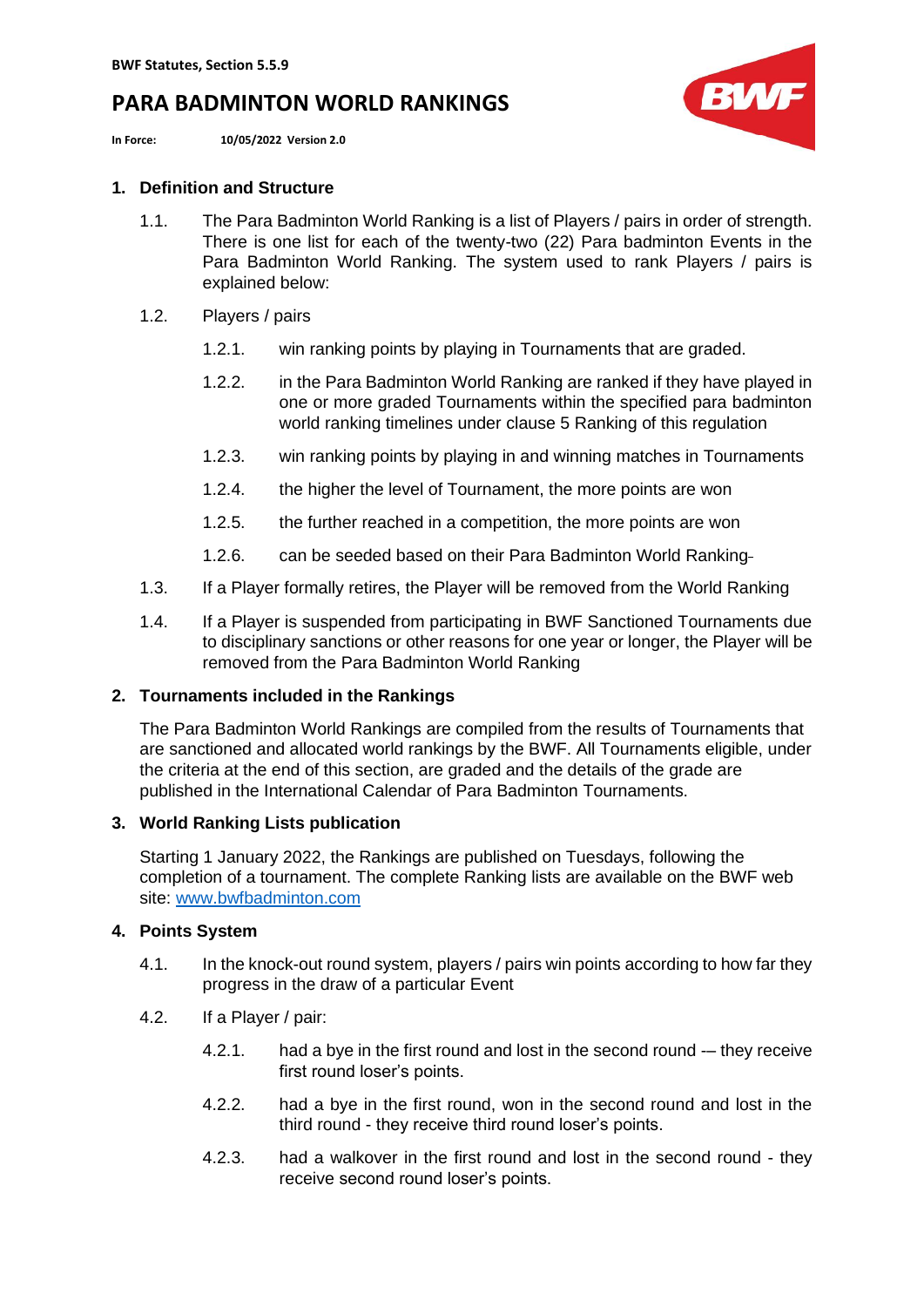- 4.2.4. had a bye in the first round, walkover in the second round and lost in the third round - they receive third round loser's points.
- 4.2.5. in a tournament where players have wildcard entries and lost in the first round, they receive no world ranking points. This only applies when the competition begins with a knockout round.
- 4.3. Where the BWF disciplinary committee cancels a match due to a breach of disciplinary regulations then the Para Badminton World Ranking points will be removed from that Player / pair.
- 4.4. In the Para Badminton World Championships, Grade 2 Level 1 and Continental Confederation Individual Championships/Continental Multi Sports Games Individual Championships, if a Player / pair withdraws or retires from a match played against a Player / pair from the same Member they will not receive Para Badminton World Ranking points allocated for the knockout rounds of that tournament.

### **5. Ranking**

- 5.1. The points won in a Grade 2, Level 1 3 tournaments are included in the ranking list until:
	- 5.1.1. a new edition of the tournament is held in the same country the following year or;
	- 5.1.2. a maximum of 78 weeks after the tournament completion
- 5.2. A tournament may not be included in the Para Badminton World Ranking beyond the year following the tournament. This rule supersedes 5.1.2.
- 5.3. Total points gained from a tournament will reduce based on the following table:

| <b>Weeks following tournament</b><br>(Grade 2, Level $1 - 3$ ) | Percentage of points kept |
|----------------------------------------------------------------|---------------------------|
| $01 - 52$                                                      | 100%                      |
| $53 - 78$                                                      | 50%                       |
| 79                                                             | $0\%$                     |

- 5.4. The points won at the Paralympic Games stay in the ranking list for 52 weeks following the Games.
- 5.5. The points won at the World Championships stays in the ranking list until the next respective World Championships is played or for a maximum of 104 weeks after the completion of the latest championships, whichever comes earlier.
- 5.6. The points won at the Continental Championships stay in the ranking list until the next respective Continental Championships is played or for a maximum for 104 weeks after the completion of the latest championships, whichever comes earlier.
- 5.7. Points distribution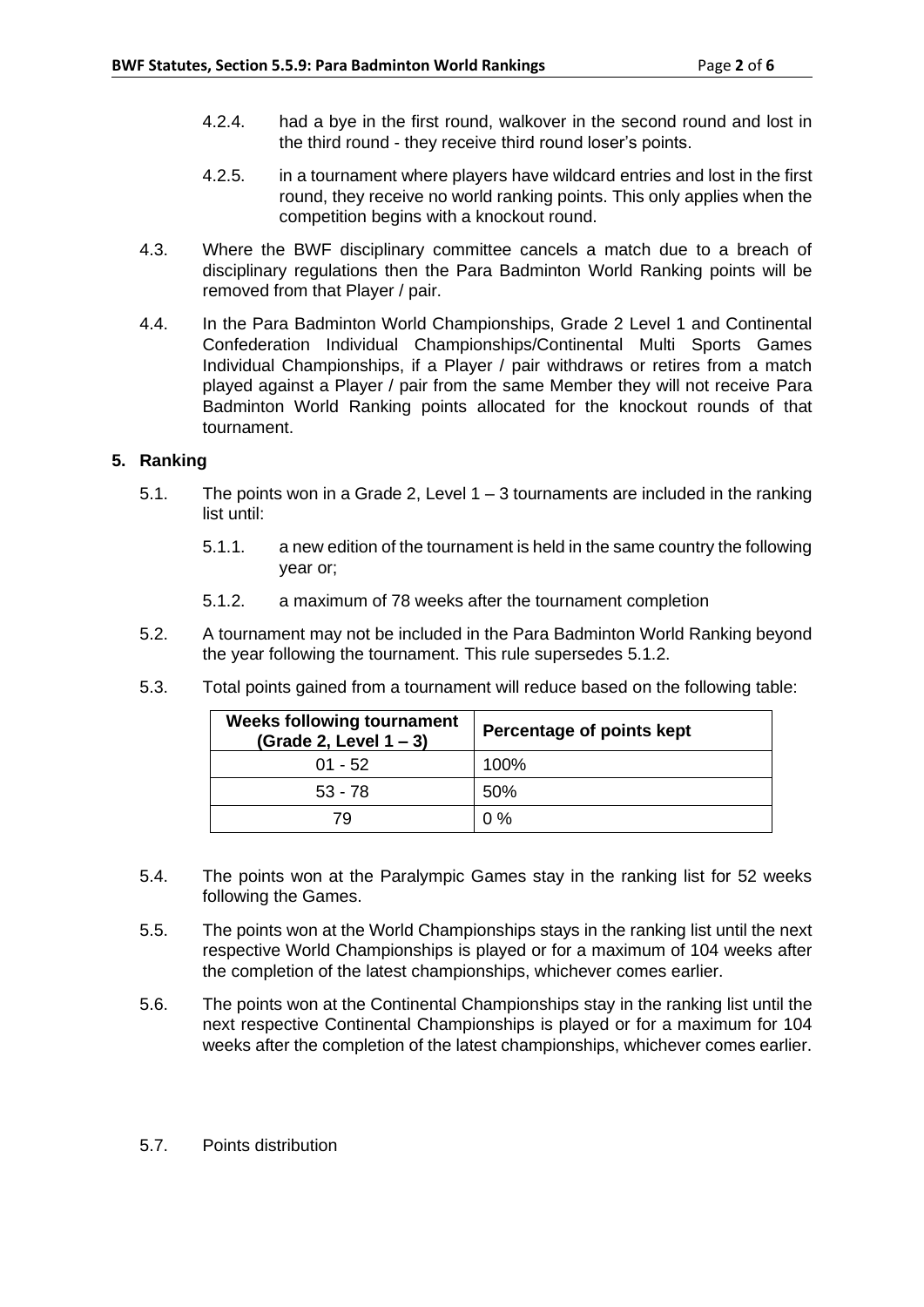- 5.7.1. Players are listed within the ranking list that is relevant to their actual Sport Class (i.e. Male SL 4 player within MS SL 4 ranking list). However, if they were in a different Sport Class previously, they will still be visible in a ranking list they previously belonged to until the points gradually lapse.
- 5.7.2. A player's / pair's total para badminton world ranking points must include at least one result from a Grade 2, Level 2 tournament.
- 5.7.3. If a player/pair has played in the same event in six (6) or fewer Para Badminton World Ranking tournaments in their actual or a less impaired Sport Class the total of points won are added. The exception to this is 5.7.5 and 5.7.6.
- 5.7.4. If a player/pair has played in the same event in seven (7) or more Para Badminton World Ranking tournaments in their actual or a less impaired Class the total of points won is calculated as sum of the six (6) highest numbers. The exception to this is 5.7.5 and 5.7.6.
- 5.7.5. Points gained from competing in SL 3, SL 4, SU 5 singles events will not be included in WH 1 and WH 2 singles ranking list.
- 5.7.6. Points gained from SH 6 events may only be included in ranking lists related to SH 6.
- 5.7.7. If singles or doubles events are combined, the point distribution will be based on section 5.5.1 Para Badminton Events Combination Chart.

### **6. Points List**

- 6.1. Players / pairs are ranked using points. The Player / pair with the highest calculated points will be ranked number one and so on
- 6.2. If two or more Players / pairs have identical points, then the Players / pairs who have played in the most Tournaments will be ranked higher. If Players / pairs have identical points and have played in an identical number of Tournaments, then these Players / pairs are ranked equal. For example, if five Players are ranked 1 to 5, and then there are three Players with equal points and number of Tournaments, the ranking would be: 1, 2, 3, 4, 5, 6, 6, 6, 9, 10, etc.
- 6.3. When an event has group play as well as a knockout stage, the following Para-Badminton World Ranking Points are awarded:

| Grade   | <b>Events</b>  | <b>Winner</b> | <b>Runner</b><br>Up | <b>Third</b> | <b>Fourth</b> |
|---------|----------------|---------------|---------------------|--------------|---------------|
| Grade 1 | <b>PG/PBWC</b> | 800           |                     | 1000*        | $1000*$       |
|         | <b>Level 1</b> | 750           |                     | 4010**       | 3830**        |
| Grade 2 | <b>Level 2</b> | 500           | $\bf{0}$            | $500***$     | $500***$      |
|         | <b>Level 3</b> | 500           |                     | $500***$     | $500***$      |

### 6.3.1. 6.3.1. Points allocation for Group Round

\* +2000 for a played and won match \*\* +1100 for a played and won match \*\*\* +1000 for a played and won match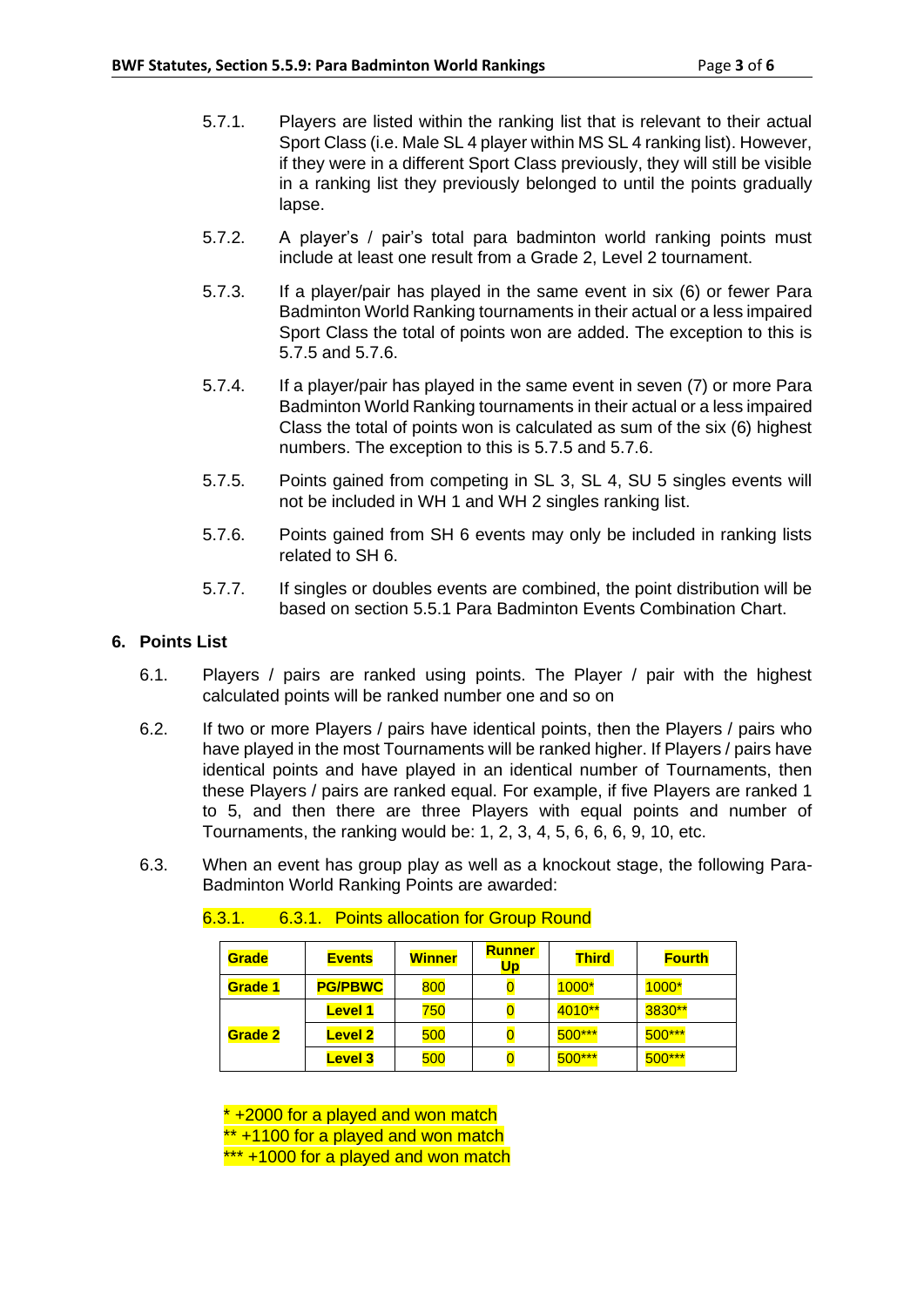6.3.2. A player not completing all the pool matches receives 100 points.

| Grade   | <b>Events</b>  | Winner | Runner<br>Up | Semi<br><b>Finalist</b> | <b>QFinalist /</b><br>$5 - 8$ | $9$ to<br>16 | 17 to<br>32 | $33$ to<br>64 |
|---------|----------------|--------|--------------|-------------------------|-------------------------------|--------------|-------------|---------------|
| Grade 1 | <b>PG/PBWC</b> | 13000  | 10400        | 8300                    | 6750                          | 5700         | 5100        |               |
|         | Level 1        | 12000  | 9500         | 7450                    | 6200                          | 4300         |             |               |
| Grade 2 | Level 2        | 8000   | 6400         | 5400                    | 4700                          | 4100         | 3600        | 3000          |
|         | Level 3        | 5000   | 4400         | 3900                    | 3500                          | 3150         | 2850        | 2000          |

6.3.3. Points allocation for Knockout Round

6.4. When an event is played in a round robin format, the following Para Badminton World Ranking Points are awarded:

| Grade   | <b>Events</b>  | Winner | <b>Runner</b><br>Up | <b>Third</b> | <b>Fourth</b> | Fifth |
|---------|----------------|--------|---------------------|--------------|---------------|-------|
| Grade 1 | <b>PG/PBWC</b> | 13000  | 10400               | 8300         | 6750          | 5700  |
|         | Level 1        | 7450   | 6200                | 5550         | 4900          | 4200  |
| Grade 2 | Level 2        | 5400   | 4700                | 3850         | 3100          | 1800  |
|         | Level 3        | 3900   | 3500                | 2850         | 2350          | 1000  |

6.4.1. Points allocation for events with five (5) entries

6.4.2. Points allocation for events with four (4) entries

| Grade   | <b>Events</b>  | Winner | Runner<br>Up | Third | <b>Fourth</b> |
|---------|----------------|--------|--------------|-------|---------------|
| Grade 1 | <b>PG/PBWC</b> | 13000  | 10400        | 8300  | 6750          |
|         | Level 1        | 6200   | 5550         | 4900  | 4200          |
| Grade 2 | Level 2        | 4700   | 4100         | 3150  | 1950          |
|         | Level 3        | 3500   | 3150         | 2550  | 1300          |

6.5. Points allocation for events with three (3) entries. This applies only for Grade 2 Level 1 Tournaments when classes or events are combined in round robin matches only.

| Grade   | <b>Events</b>  | No. of<br><b>Players</b> | <b>Winner</b> | <b>Runner</b><br>Up | <b>Third</b> |
|---------|----------------|--------------------------|---------------|---------------------|--------------|
|         |                |                          | 4850          | 4030                |              |
| Grade 2 | <b>Level 1</b> |                          | 4420          | 3740                | 3410         |
|         |                | 4050                     |               |                     |              |

6.6. In Grade 2 Level 1 Tournaments only, when events are combined, the points gained by players/pairs in that event who are considered less impaired are multiplied using the multiplier below.

| <b>No. of Less Impaired</b>          | <b>Multiplier for Round Robin Event</b> |
|--------------------------------------|-----------------------------------------|
| <b>Players/pairs in the Combined</b> |                                         |
| <b>Event</b>                         |                                         |
|                                      |                                         |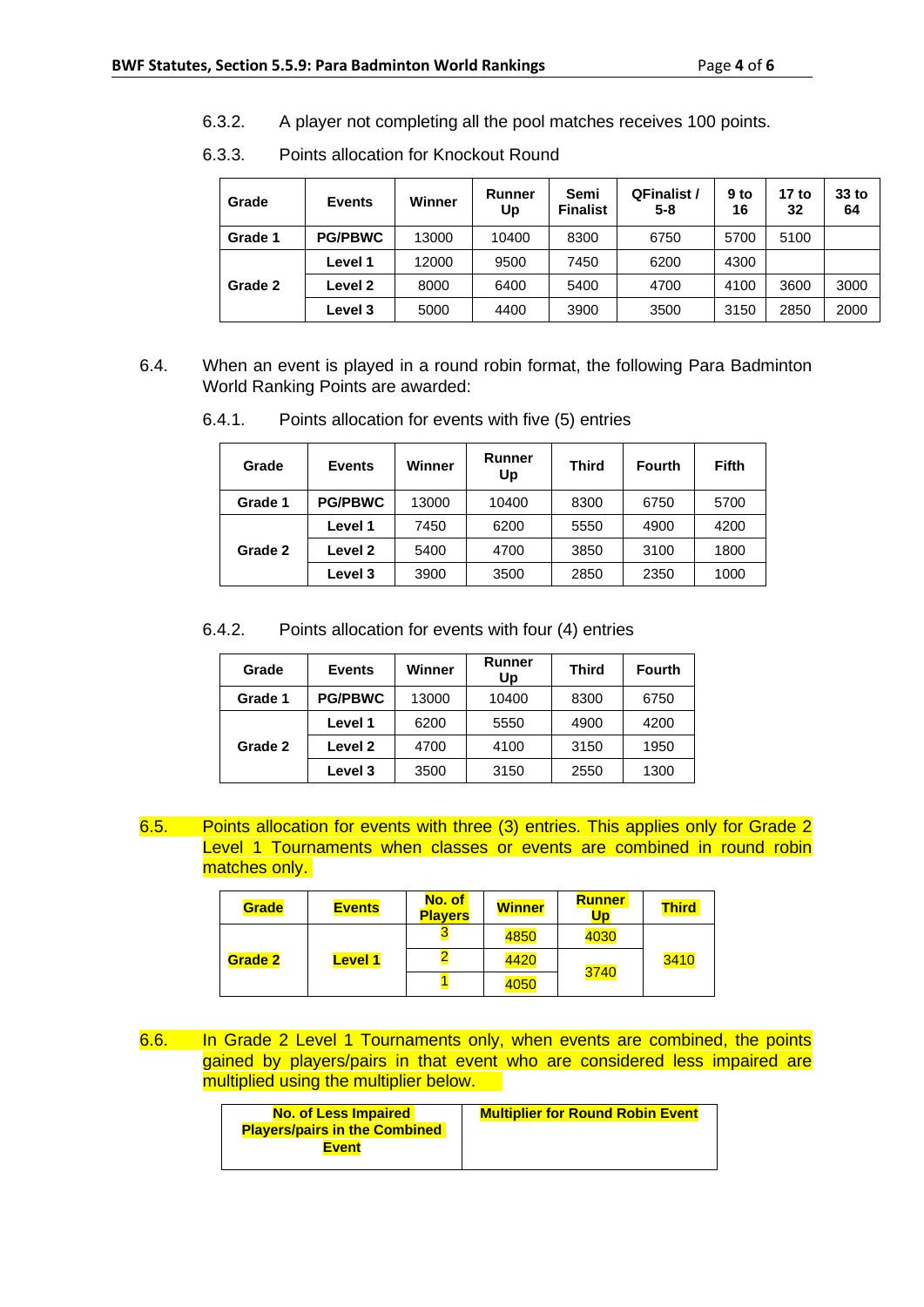| $\overline{\mathbf{z}}$<br><u>u.rt</u> |
|----------------------------------------|
| 0.80                                   |
| 0.90                                   |

| <b>No. of Less Impaired</b><br><b>Players/pairs in the Combined</b><br><b>Event</b> | <b>Multiplier for Round Robin Event</b> |
|-------------------------------------------------------------------------------------|-----------------------------------------|
|                                                                                     | 0.55                                    |
|                                                                                     |                                         |
|                                                                                     | 0.85                                    |

- 6.7. In Grade 2 Level 1 Tournaments only, when two classes and/or events are combined, a player/pair that is considered more impaired will receive an additional 550 points for each win against a player/pair considered less impaired.
- 6.8. In Grade 2 Level 1 Tournaments only, when two classes and/or events are combined, a player/pair that belongs to the more impaired class will be allocated points based on 6.3.1 – 6.4.2 when entries are four or higher.

#### 6.9. **Para Badminton World Championships (PBWC) & Paralympic Games (PG)**

6.9.1. Para Badminton World Championships & Paralympic Games are rated as BWF Tournaments.

#### 6.10. **Continental Championships/Continental Multi Sports Games Individual Championships**

- 6.10.1. Individual Championships
	- 6.10.1.1. Asian and European Para Badminton Championships are graded as a Grade 2, Level 1
	- 6.10.1.2. Pan American Para Badminton Championships are graded as a Grade 2, Level 2
	- 6.10.1.3. African & Oceania Para Badminton Championships are graded as Grade 2, Level 3
	- 6.10.1.4. Points earned in the Continental Multi-Sport Games Individual Championships where badminton is included on the program will be included in the Para Badminton World Ranking as well as the Continental Individual Championships as specified in clause 6.6.1 above. The Continental Confederations shall ensure that such Multi-Sport Games Individual Championships follow similar competition regulations as the Continental Individual Championships
	- 6.10.1.5. The level of Tournament for Continental Multi-Sport Games Individual Championships within each Continent for the ranking points purposes shall be the same as specified in clause 6.6.1.